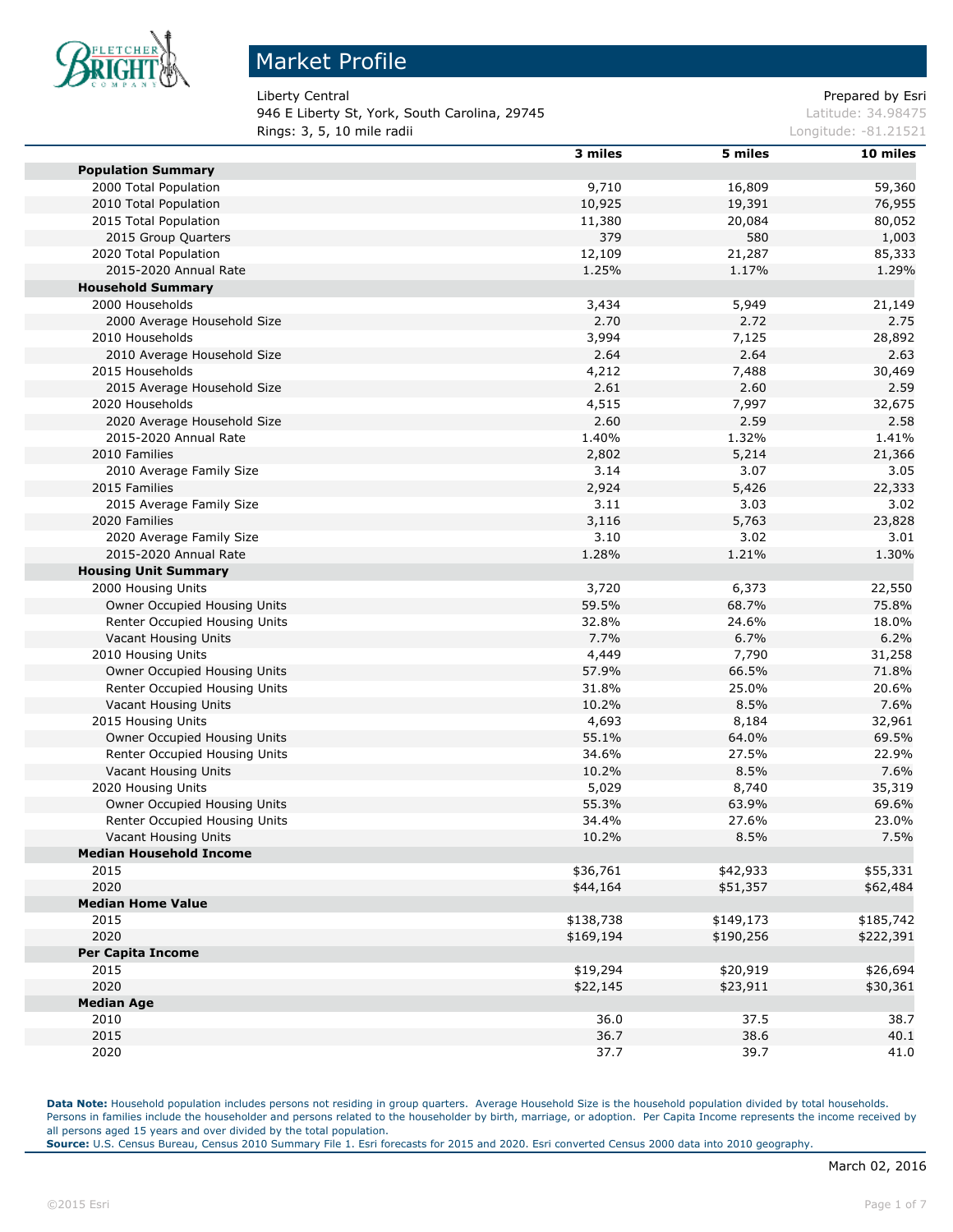

946 E Liberty St, York, South Carolina, 29745 Latitude: 34.98475 **Rings: 3, 5, 10 mile radii Longitude: -81.21521 Longitude: -81.21521** 

Liberty Central **Prepared by Esri** Prepared by Esri

|                                                | 3 miles   | 5 miles   | 10 miles  |
|------------------------------------------------|-----------|-----------|-----------|
| 2015 Households by Income                      |           |           |           |
| Household Income Base                          | 4,212     | 7,488     | 30,469    |
| $<$ \$15,000                                   | 19.2%     | 14.7%     | 11.3%     |
| $$15,000 - $24,999$                            | 14.8%     | 13.3%     | 10.1%     |
| \$25,000 - \$34,999                            | 14.0%     | 13.8%     | 10.2%     |
| \$35,000 - \$49,999                            | 12.8%     | 13.6%     | 13.1%     |
| \$50,000 - \$74,999                            | 14.4%     | 15.7%     | 18.3%     |
| \$75,000 - \$99,999                            | 13.1%     | 14.6%     | 15.3%     |
| $$100,000 - $149,999$                          | 8.3%      | 10.8%     | 15.2%     |
| \$150,000 - \$199,999                          | 2.7%      | 2.6%      | 3.7%      |
| \$200,000+                                     | 0.7%      | 0.9%      | 2.8%      |
| Average Household Income                       | \$51,168  | \$56,319  | \$69,774  |
| 2020 Households by Income                      |           |           |           |
| Household Income Base                          | 4,515     | 7,997     | 32,675    |
| $<$ \$15,000                                   | 18.2%     | 13.8%     | 10.2%     |
| \$15,000 - \$24,999                            | 11.3%     | 9.8%      | 7.1%      |
| \$25,000 - \$34,999                            | 11.8%     | 11.4%     | 8.1%      |
| \$35,000 - \$49,999                            | 12.8%     | 13.6%     | 12.9%     |
| \$50,000 - \$74,999                            | 16.2%     | 17.6%     | 19.6%     |
| \$75,000 - \$99,999                            | 16.3%     | 19.0%     | 18.2%     |
| $$100,000 - $149,999$                          | 8.8%      | 10.0%     | 15.0%     |
| \$150,000 - \$199,999                          | 3.7%      | 3.7%      | 5.7%      |
| \$200,000+                                     | 0.9%      | 1.1%      | 3.2%      |
| Average Household Income                       | \$58,373  | \$63,958  | \$78,910  |
| 2015 Owner Occupied Housing Units by Value     |           |           |           |
| Total                                          | 2,588     | 5,237     | 22,915    |
| $<$ \$50,000                                   | 4.2%      | 4.0%      | 2.9%      |
| \$50,000 - \$99,999                            | 21.6%     | 19.9%     | 13.2%     |
| $$100,000 - $149,999$                          | 31.2%     | 26.5%     | 19.5%     |
| \$150,000 - \$199,999                          | 18.6%     | 18.4%     | 20.0%     |
|                                                | 8.6%      | 10.4%     | 15.5%     |
| \$200,000 - \$249,999<br>\$250,000 - \$299,999 | 5.0%      | 6.1%      | 9.2%      |
|                                                |           |           |           |
| \$300,000 - \$399,999                          | 5.8%      | 7.9%      | 10.2%     |
| \$400,000 - \$499,999                          | 2.6%      | 3.5%      | 4.0%      |
| \$500,000 - \$749,999                          | 1.5%      | 2.1%      | 3.5%      |
| \$750,000 - \$999,999                          | 0.3%      | 0.4%      | 1.0%      |
| $$1,000,000 +$                                 | 0.5%      | 0.7%      | 0.8%      |
| Average Home Value                             | \$172,517 | \$190,550 | \$224,529 |
| 2020 Owner Occupied Housing Units by Value     |           |           |           |
| Total                                          | 2,783     | 5,589     | 24,567    |
| $<$ \$50,000                                   | 3.1%      | 2.6%      | 1.8%      |
| \$50,000 - \$99,999                            | 15.5%     | 12.7%     | 7.7%      |
| $$100,000 - $149,999$                          | 23.5%     | 19.0%     | 12.8%     |
| \$150,000 - \$199,999                          | 20.7%     | 19.6%     | 19.0%     |
| \$200,000 - \$249,999                          | 12.8%     | 14.8%     | 19.5%     |
| \$250,000 - \$299,999                          | 8.1%      | 9.3%      | 12.7%     |
| \$300,000 - \$399,999                          | 8.7%      | 11.7%     | 13.5%     |
| \$400,000 - \$499,999                          | 3.8%      | 5.0%      | 5.1%      |
| \$500,000 - \$749,999                          | 2.6%      | 3.6%      | 5.0%      |
| \$750,000 - \$999,999                          | 0.7%      | 1.0%      | 1.7%      |
| $$1,000,000 +$                                 | 0.6%      | 0.9%      | 1.1%      |
| Average Home Value                             | \$206,567 | \$232,182 | \$265,033 |

Data Note: Income represents the preceding year, expressed in current dollars. Household income includes wage and salary earnings, interest dividends, net rents, pensions, SSI and welfare payments, child support, and alimony.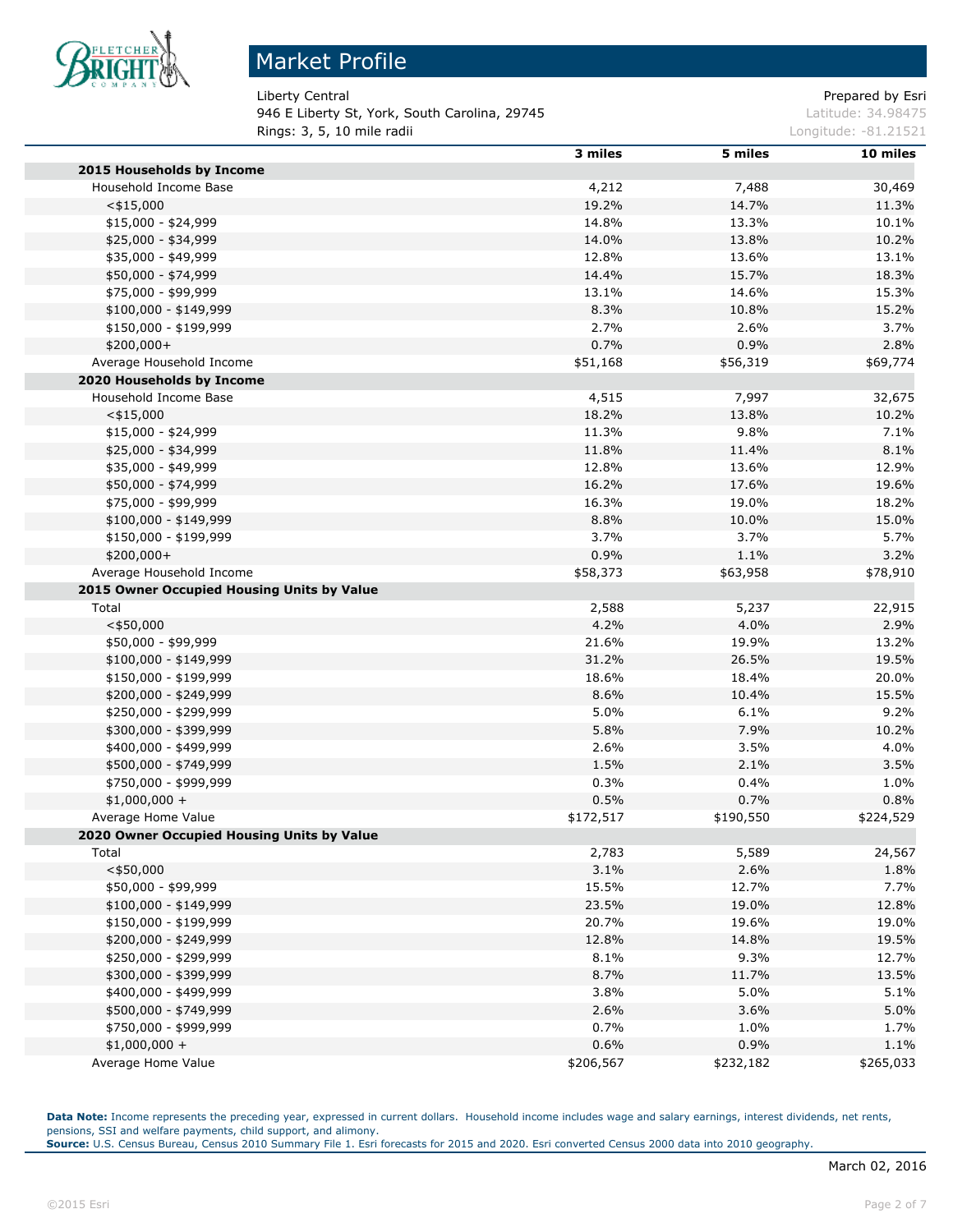

Liberty Central **Prepared by Esri** 946 E Liberty St, York, South Carolina, 29745 Material State State State State Latitude: 34.98475 **Rings: 3, 5, 10 mile radii Longitude: -81.21521** 

|                               | 3 miles | 5 miles | 10 miles |
|-------------------------------|---------|---------|----------|
| 2010 Population by Age        |         |         |          |
| Total                         | 10,926  | 19,390  | 76,961   |
| $0 - 4$                       | 7.7%    | 7.1%    | 6.5%     |
| $5 - 9$                       | 7.4%    | 7.1%    | 6.9%     |
| $10 - 14$                     | 6.8%    | 6.9%    | 7.2%     |
| $15 - 24$                     | 13.4%   | 13.2%   | 12.3%    |
| $25 - 34$                     | 13.4%   | 12.4%   | 11.8%    |
| $35 - 44$                     | 13.3%   | 14.1%   | 14.4%    |
| $45 - 54$                     | 13.6%   | 15.1%   | 16.1%    |
| $55 - 64$                     | 11.2%   | 12.0%   | 12.7%    |
| $65 - 74$                     | 6.8%    | 7.0%    | 7.2%     |
| $75 - 84$                     | 4.3%    | 3.7%    | 3.5%     |
| $85 +$                        | 2.1%    | 1.5%    | 1.3%     |
| $18 +$                        | 73.5%   | 74.6%   | 75.0%    |
| 2015 Population by Age        |         |         |          |
| Total                         | 11,380  | 20,083  | 80,052   |
| $0 - 4$                       | 7.3%    | 6.6%    | 6.1%     |
| $5 - 9$                       | 7.5%    | 7.0%    | 6.6%     |
| $10 - 14$                     | 7.1%    | 6.9%    | 6.9%     |
| $15 - 24$                     | 12.2%   | 12.2%   | 11.9%    |
| $25 - 34$                     | 13.8%   | 13.0%   | 12.2%    |
| $35 - 44$                     | 12.5%   | 12.7%   | 13.1%    |
| $45 - 54$                     | 13.1%   | 14.4%   | 15.1%    |
| $55 - 64$                     | 11.8%   | 13.0%   | 13.8%    |
| $65 - 74$                     | 8.2%    | 8.7%    | 9.1%     |
| 75 - 84                       | 4.4%    | 3.9%    | 3.8%     |
| $85 +$                        | 2.1%    | 1.5%    | 1.3%     |
| $18 +$                        | 74.3%   | 75.7%   | 76.5%    |
| 2020 Population by Age        |         |         |          |
| Total                         | 12,108  | 21,286  | 85,332   |
| $0 - 4$                       | 6.9%    | 6.2%    | 5.8%     |
| $5 - 9$                       | 7.2%    | 6.7%    | 6.3%     |
| $10 - 14$                     | 7.5%    | 7.2%    | 7.0%     |
| $15 - 24$                     | 11.9%   | 11.7%   | 11.3%    |
| $25 - 34$                     | 13.1%   | 12.5%   | 12.0%    |
| $35 - 44$                     | 12.5%   | 12.1%   | 12.7%    |
| $45 - 54$                     | 12.4%   | 13.5%   | 13.8%    |
| $55 - 64$                     | 12.3%   | 13.8%   | 14.4%    |
| $65 - 74$                     | 9.3%    | 10.0%   | 10.6%    |
| $75 - 84$                     | 4.8%    | 4.7%    | 4.7%     |
| $85 +$                        | 2.1%    | 1.6%    | 1.5%     |
| $18 +$                        | 74.1%   | 75.8%   | 76.8%    |
| <b>2010 Population by Sex</b> |         |         |          |
| Males                         | 5,218   | 9,483   | 37,533   |
| Females                       | 5,707   | 9,908   | 39,421   |
| 2015 Population by Sex        |         |         |          |
| Males                         | 5,439   | 9,834   | 39,095   |
| Females                       | 5,941   | 10,250  | 40,957   |
| 2020 Population by Sex        |         |         |          |
| Males                         | 5,797   | 10,434  | 41,690   |
| Females                       | 6,312   | 10,853  | 43,643   |
|                               |         |         |          |

**Source:** U.S. Census Bureau, Census 2010 Summary File 1. Esri forecasts for 2015 and 2020. Esri converted Census 2000 data into 2010 geography.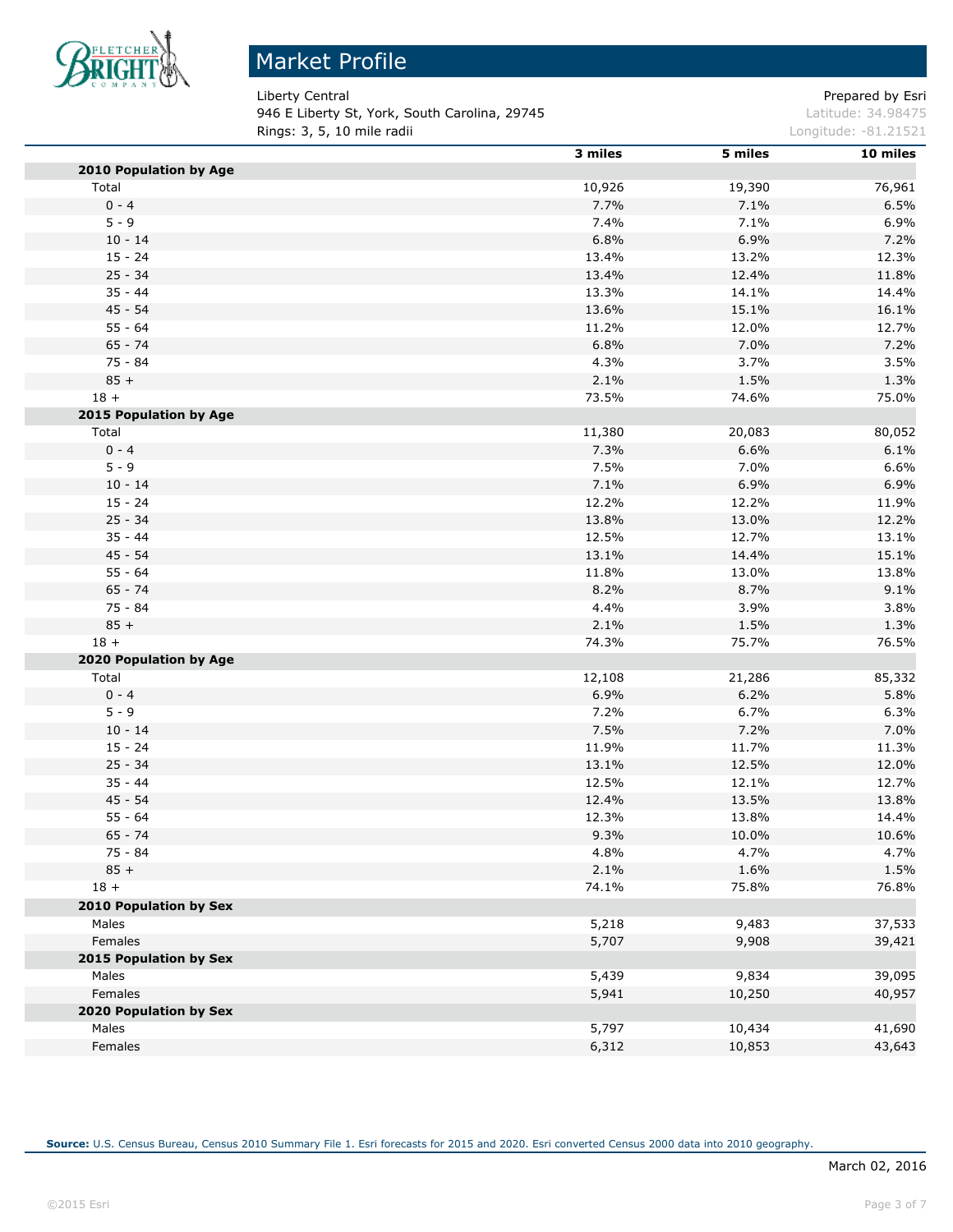

# Market Profile

Liberty Central **Prepared by Esri** Prepared by Esri

946 E Liberty St, York, South Carolina, 29745 Latitude: 34.98475 **Rings: 3, 5, 10 mile radii Longitude: -81.21521 Longitude: -81.21521** 

|                                                    | 3 miles | 5 miles | 10 miles |
|----------------------------------------------------|---------|---------|----------|
| 2010 Population by Race/Ethnicity                  |         |         |          |
| Total                                              | 10,925  | 19,392  | 76,954   |
| White Alone                                        | 64.3%   | 74.1%   | 79.3%    |
| <b>Black Alone</b>                                 | 29.3%   | 20.3%   | 15.7%    |
| American Indian Alone                              | 0.7%    | 0.6%    | 0.5%     |
| Asian Alone                                        | 0.6%    | 0.6%    | 1.0%     |
| Pacific Islander Alone                             | $0.0\%$ | 0.0%    | 0.0%     |
| Some Other Race Alone                              | 3.2%    | 2.4%    | 1.7%     |
| Two or More Races                                  | 2.0%    | 1.9%    | 1.7%     |
| Hispanic Origin                                    | 6.5%    | 5.2%    | 3.9%     |
| Diversity Index                                    | 56.2    | 46.7    | 39.5     |
| 2015 Population by Race/Ethnicity                  |         |         |          |
| Total                                              | 11,379  | 20,083  | 80,052   |
| White Alone                                        | 62.6%   | 72.5%   | 77.8%    |
| <b>Black Alone</b>                                 | 30.2%   | 21.1%   | 16.5%    |
| American Indian Alone                              | 0.7%    | 0.6%    | 0.5%     |
| Asian Alone                                        | 0.6%    | 0.7%    | 1.2%     |
| Pacific Islander Alone                             | 0.0%    | 0.0%    | 0.0%     |
| Some Other Race Alone                              | 3.7%    | 2.8%    | 2.0%     |
| Two or More Races                                  | 2.2%    | 2.2%    | 2.0%     |
| Hispanic Origin                                    | 7.6%    | 6.0%    | 4.6%     |
| Diversity Index                                    | 58.5    | 49.4    | 42.4     |
| 2020 Population by Race/Ethnicity                  |         |         |          |
| Total                                              | 12,109  | 21,287  | 85,332   |
| White Alone                                        | 61.0%   | 71.0%   | 76.2%    |
| <b>Black Alone</b>                                 | 30.8%   | 21.8%   | 17.2%    |
| American Indian Alone                              | 0.6%    | 0.6%    | 0.4%     |
| Asian Alone                                        | 0.7%    | 0.8%    | 1.4%     |
| Pacific Islander Alone                             | 0.0%    | 0.0%    | 0.1%     |
| Some Other Race Alone                              | 4.2%    | 3.2%    | 2.3%     |
| Two or More Races                                  | 2.6%    | 2.6%    | 2.4%     |
| Hispanic Origin                                    | 8.6%    | 6.9%    | 5.4%     |
| Diversity Index                                    | 60.6    | 52.0    | 45.2     |
| 2010 Population by Relationship and Household Type |         |         |          |
| Total                                              | 10,925  | 19,391  | 76,955   |
| In Households                                      | 96.5%   | 97.0%   | 98.7%    |
| In Family Households                               | 83.4%   | 85.1%   | 86.9%    |
| Householder                                        | 25.9%   | 26.6%   | 27.8%    |
| Spouse                                             | 15.8%   | 18.3%   | 21.0%    |
| Child                                              | 33.6%   | 32.8%   | 32.3%    |
| Other relative                                     | 5.2%    | 4.8%    | 3.7%     |
| Nonrelative                                        | 2.9%    | 2.6%    | 2.1%     |
| In Nonfamily Households                            | 13.1%   | 11.9%   | 11.8%    |
| In Group Quarters                                  | 3.5%    | 3.0%    | 1.3%     |
| Institutionalized Population                       | 3.4%    | 2.9%    | 1.3%     |
| Noninstitutionalized Population                    | 0.1%    | 0.1%    | 0.0%     |

Data Note: Persons of Hispanic Origin may be of any race. The Diversity Index measures the probability that two people from the same area will be from different race/ ethnic groups. **Source:** U.S. Census Bureau, Census 2010 Summary File 1. Esri forecasts for 2015 and 2020. Esri converted Census 2000 data into 2010 geography.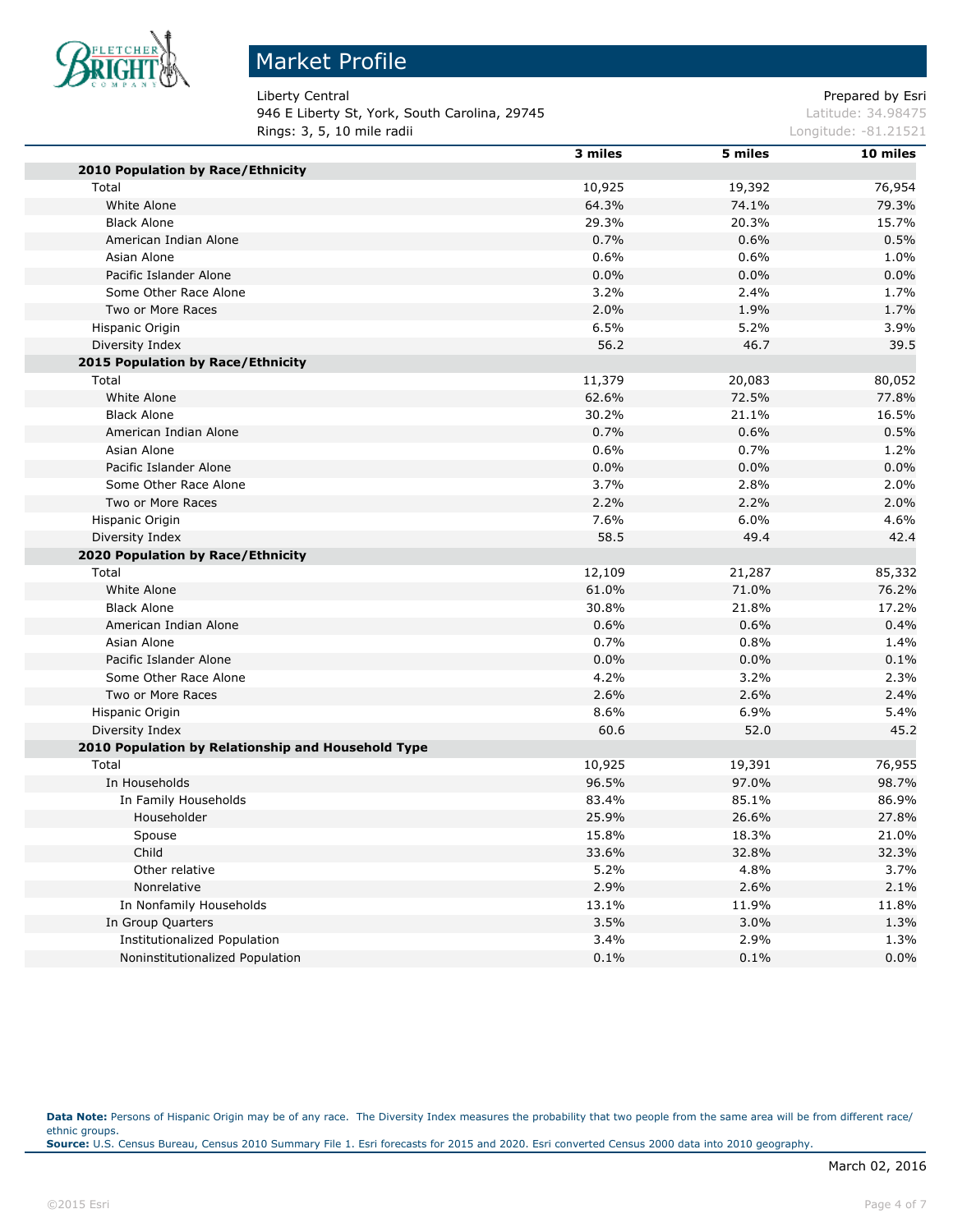

# Market Profile

Liberty Central **Prepared by Esri** Prepared by Esri 946 E Liberty St, York, South Carolina, 29745 Latitude: 34.98475 **Rings: 3, 5, 10 mile radii Longitude: -81.21521 Longitude: -81.21521** 

|                                               | 3 miles | 5 miles | 10 miles |
|-----------------------------------------------|---------|---------|----------|
| 2015 Population 25+ by Educational Attainment |         |         |          |
| Total                                         | 7,496   | 13,512  | 54,821   |
| Less than 9th Grade                           | 11.4%   | 8.3%    | 4.9%     |
| 9th - 12th Grade, No Diploma                  | 11.4%   | 11.1%   | 7.9%     |
| High School Graduate                          | 29.5%   | 28.3%   | 25.0%    |
| GED/Alternative Credential                    | 5.9%    | 6.0%    | 5.3%     |
| Some College, No Degree                       | 18.9%   | 21.0%   | 22.3%    |
| Associate Degree                              | 7.4%    | 7.7%    | 9.8%     |
| Bachelor's Degree                             | 10.6%   | 12.1%   | 15.9%    |
| Graduate/Professional Degree                  | 4.9%    | 5.4%    | 8.9%     |
| 2015 Population 15+ by Marital Status         |         |         |          |
| Total                                         | 8,891   | 15,965  | 64,370   |
| <b>Never Married</b>                          | 35.6%   | 31.5%   | 26.2%    |
| Married                                       | 45.6%   | 51.3%   | 57.3%    |
| Widowed                                       | 7.2%    | 6.1%    | 5.5%     |
| Divorced                                      | 11.6%   | 11.2%   | 10.9%    |
| 2015 Civilian Population 16+ in Labor Force   |         |         |          |
| Civilian Employed                             | 89.9%   | 91.6%   | 94.4%    |
| Civilian Unemployed                           | 10.1%   | 8.4%    | 5.6%     |
| 2015 Employed Population 16+ by Industry      |         |         |          |
| Total                                         | 4,166   | 8,049   | 36,207   |
| Agriculture/Mining                            | 1.5%    | 1.8%    | 1.0%     |
| Construction                                  | 6.8%    | 7.4%    | 6.7%     |
| Manufacturing                                 | 20.7%   | 18.4%   | 16.2%    |
| <b>Wholesale Trade</b>                        | 1.7%    | 3.5%    | 3.3%     |
| <b>Retail Trade</b>                           | 9.4%    | 9.5%    | 10.5%    |
| <b>Transportation/Utilities</b>               | 4.8%    | 6.0%    | 5.7%     |
| Information                                   | 1.0%    | 1.4%    | 2.0%     |
| Finance/Insurance/Real Estate                 | 6.2%    | 5.5%    | 6.5%     |
| <b>Services</b>                               | 45.4%   | 43.1%   | 44.6%    |
| <b>Public Administration</b>                  | 2.6%    | 3.4%    | 3.5%     |
| 2015 Employed Population 16+ by Occupation    |         |         |          |
| Total                                         | 4,165   | 8,047   | 36,205   |
| <b>White Collar</b>                           | 50.4%   | 51.5%   | 59.0%    |
| Management/Business/Financial                 | 11.6%   | 12.9%   | 14.1%    |
| Professional                                  | 13.2%   | 14.3%   | 19.5%    |
| Sales                                         | 11.3%   | 9.7%    | 11.5%    |
| Administrative Support                        | 14.3%   | 14.6%   | 13.9%    |
| <b>Services</b>                               | 17.5%   | 17.0%   | 15.8%    |
| <b>Blue Collar</b>                            | 32.0%   | 31.4%   | 25.2%    |
| Farming/Forestry/Fishing                      | 0.7%    | 1.0%    | 0.5%     |
| Construction/Extraction                       | 6.3%    | 6.9%    | 5.5%     |
| Installation/Maintenance/Repair               | 4.1%    | 4.5%    | 4.8%     |
| Production                                    | 13.7%   | 12.2%   | 8.8%     |
| <b>Transportation/Material Moving</b>         | 7.3%    | 6.7%    | 5.5%     |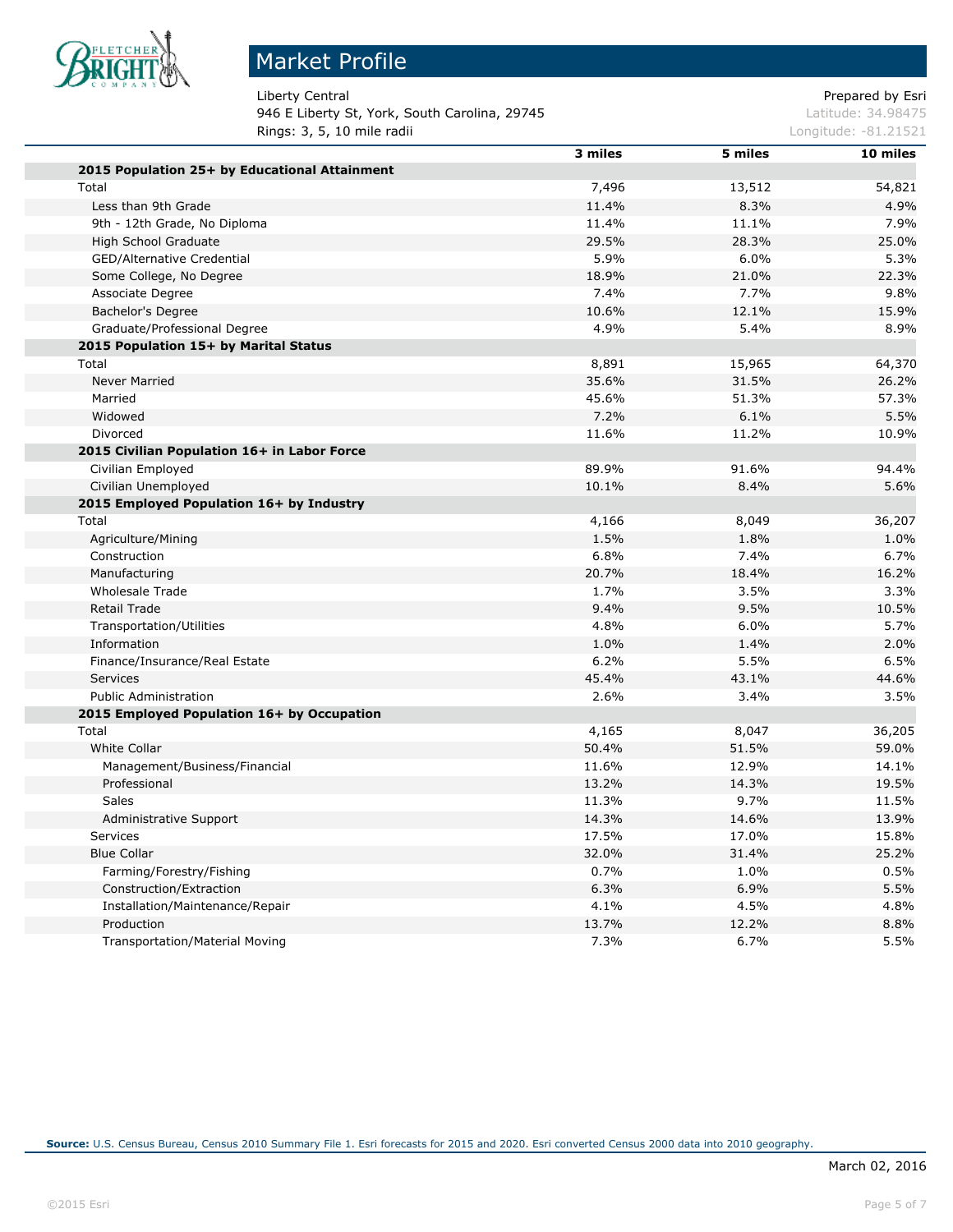

946 E Liberty St, York, South Carolina, 29745 Latitude: 34.98475 **Rings: 3, 5, 10 mile radii Longitude: -81.21521 Longitude: -81.21521** 

Liberty Central **Exercise 2** and 2 and 2 and 2 and 2 and 2 and 2 and 2 and 2 and 2 and 2 and 2 and 2 and 2 and 2 and 2 and 2 and 2 and 2 and 2 and 2 and 2 and 2 and 2 and 2 and 2 and 2 and 2 and 2 and 2 and 2 and 2 and 2 a

|                                               | 3 miles | 5 miles | 10 miles |
|-----------------------------------------------|---------|---------|----------|
| 2010 Households by Type                       |         |         |          |
| Total                                         | 3,994   | 7,125   | 28,891   |
| Households with 1 Person                      | 25.4%   | 22.1%   | 21.6%    |
| Households with 2+ People                     | 74.6%   | 77.9%   | 78.4%    |
| Family Households                             | 70.2%   | 73.2%   | 74.0%    |
| <b>Husband-wife Families</b>                  | 42.7%   | 50.4%   | 55.8%    |
| With Related Children                         | 19.5%   | 22.2%   | 24.4%    |
| Other Family (No Spouse Present)              | 27.5%   | 22.8%   | 18.2%    |
| Other Family with Male Householder            | 6.2%    | 5.9%    | 4.8%     |
| With Related Children                         | 3.4%    | 3.4%    | 2.9%     |
| Other Family with Female Householder          | 21.3%   | 16.9%   | 13.3%    |
| With Related Children                         | 14.6%   | 11.5%   | 8.9%     |
| Nonfamily Households                          | 4.5%    | 4.7%    | 4.4%     |
|                                               |         |         |          |
| All Households with Children                  | 38.0%   | 37.4%   | 36.6%    |
|                                               |         |         |          |
| Multigenerational Households                  | 5.8%    | 5.7%    | 4.6%     |
| Unmarried Partner Households                  | 7.5%    | 7.3%    | 5.9%     |
| Male-female                                   | 6.7%    | 6.5%    | 5.3%     |
| Same-sex                                      | 0.8%    | 0.8%    | 0.6%     |
| 2010 Households by Size                       |         |         |          |
| Total                                         | 3,994   | 7,127   | 28,893   |
| 1 Person Household                            | 25.4%   | 22.1%   | 21.6%    |
| 2 Person Household                            | 32.0%   | 34.0%   | 35.0%    |
| 3 Person Household                            | 17.7%   | 18.2%   | 18.3%    |
| 4 Person Household                            | 13.5%   | 14.3%   | 15.0%    |
| 5 Person Household                            | 6.6%    | 6.9%    | 6.6%     |
| 6 Person Household                            | 3.1%    | 2.8%    | 2.3%     |
| 7 + Person Household                          | 1.7%    | 1.7%    | 1.2%     |
| 2010 Households by Tenure and Mortgage Status |         |         |          |
| Total                                         | 3,994   | 7,125   | 28,892   |
| Owner Occupied                                | 64.5%   | 72.7%   | 77.7%    |
| Owned with a Mortgage/Loan                    | 46.6%   | 52.8%   | 57.9%    |
| Owned Free and Clear                          | 17.9%   | 20.0%   | 19.8%    |
| <b>Renter Occupied</b>                        | 35.5%   | 27.3%   | 22.3%    |

**Data Note:** Households with children include any households with people under age 18, related or not. Multigenerational households are families with 3 or more parent-child relationships. Unmarried partner households are usually classified as nonfamily households unless there is another member of the household related to the householder. Multigenerational and unmarried partner households are reported only to the tract level. Esri estimated block group data, which is used to estimate polygons or non-standard geography.

**Source:** U.S. Census Bureau, Census 2010 Summary File 1. Esri forecasts for 2015 and 2020. Esri converted Census 2000 data into 2010 geography.